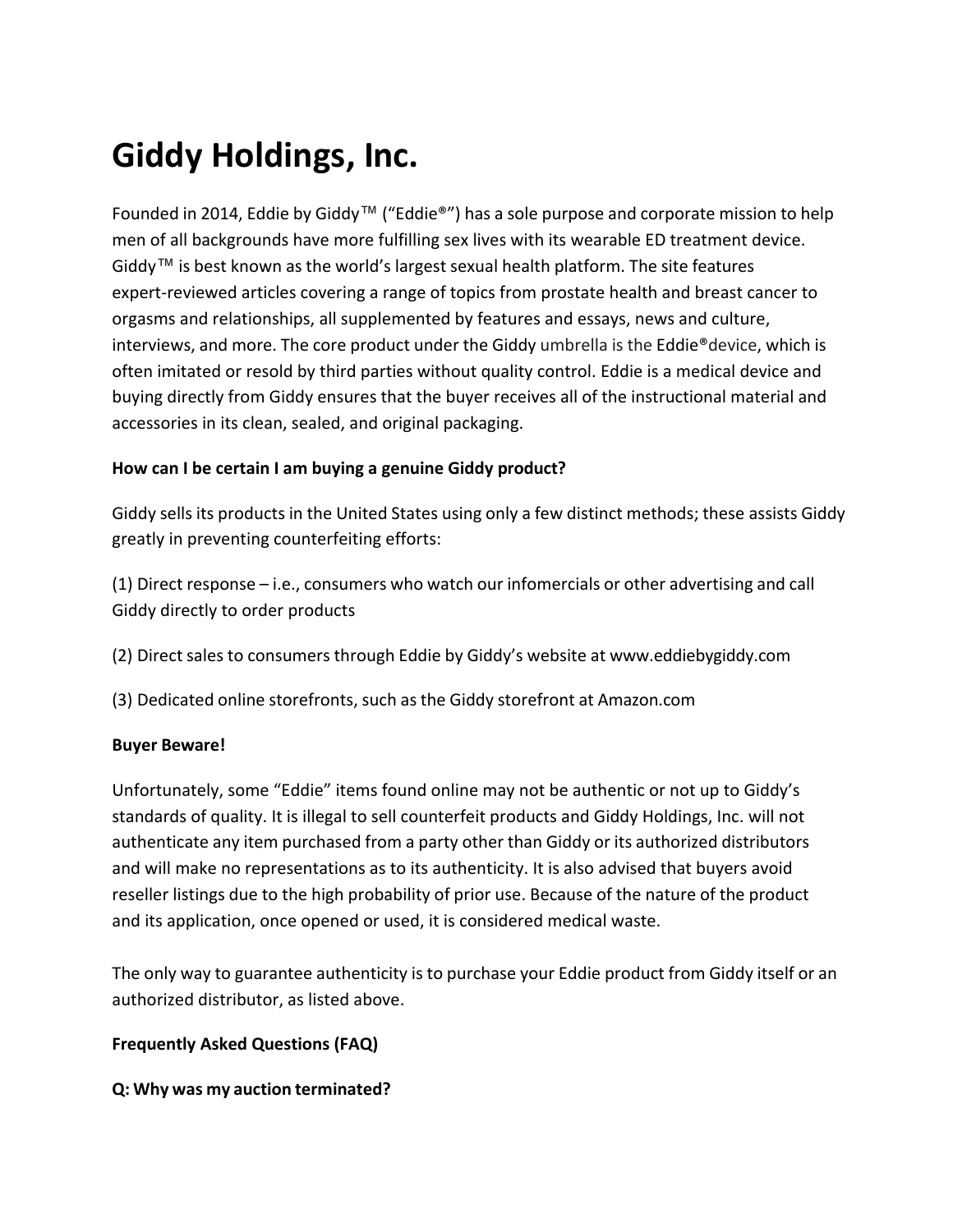**A:** Your auction was terminated because we have a good faith belief the item being sold was a counterfeit Giddy product or included an infringement of one or more of Giddy's trademarks. We base our decisions upon many factors, including the photograph and the description of the goods, among other indicia.

## **Q: Can Giddy explain to me exactly how it concluded that the item I listed was counterfeit?**

**A:** We cannot share detailed information on how to differentiate between authentic and counterfeit Giddy products as this information is highly sensitive and could be used by counterfeiters to improve their counterfeit products.

## **Q: I see many other listings of "Giddy" products that look just like mine; why are those auctions allowed to continue?**

**A:** Giddy vigorously enforces its intellectual property rights. We have staff working around the clock trying to ensure that only counterfeit/infringing Giddy merchandise is removed. While we strive to identify and terminate every auction offering counterfeit Giddy products, due to the high volume of new listings being added on a constant basis, some auctions featuring counterfeit/infringing items are completed before we can take action. Nevertheless, this does not change the fact that the sale of counterfeit/infringing goods is against the law.

## **Q: Can I use Eddie by Giddy'simagesfrom its website at [www.eddiebygiddy.com](http://www.eddiebygiddy.com/) or from an authorized independent Giddy distributor's website in my auction?**

**A:** No. Giddy closely controls the use of its copyrighted images and does not authorize the reproduction of its images, graphics, or logos for use in your auction.

## **Q: Why didn't Giddy contact me before terminating my auction?**

**A:** Due to the large volume of matters we investigate, we must act decisively and expeditiously, and it is simply not possible for us to contact every seller prior to enforcing our intellectual property rights. However, we do our best to ensure that only counterfeit/infringing Giddy merchandise is removed.

## **Q: What if I was unaware that the product, I was selling was not an authentic Giddy product?**

**A:** The law maintains that it is your responsibility to ensure that your activities do not in any way violate the intellectual property rights of others. Ignorance of the law or innocent intent is not a defense to trademark or copyright infringement.